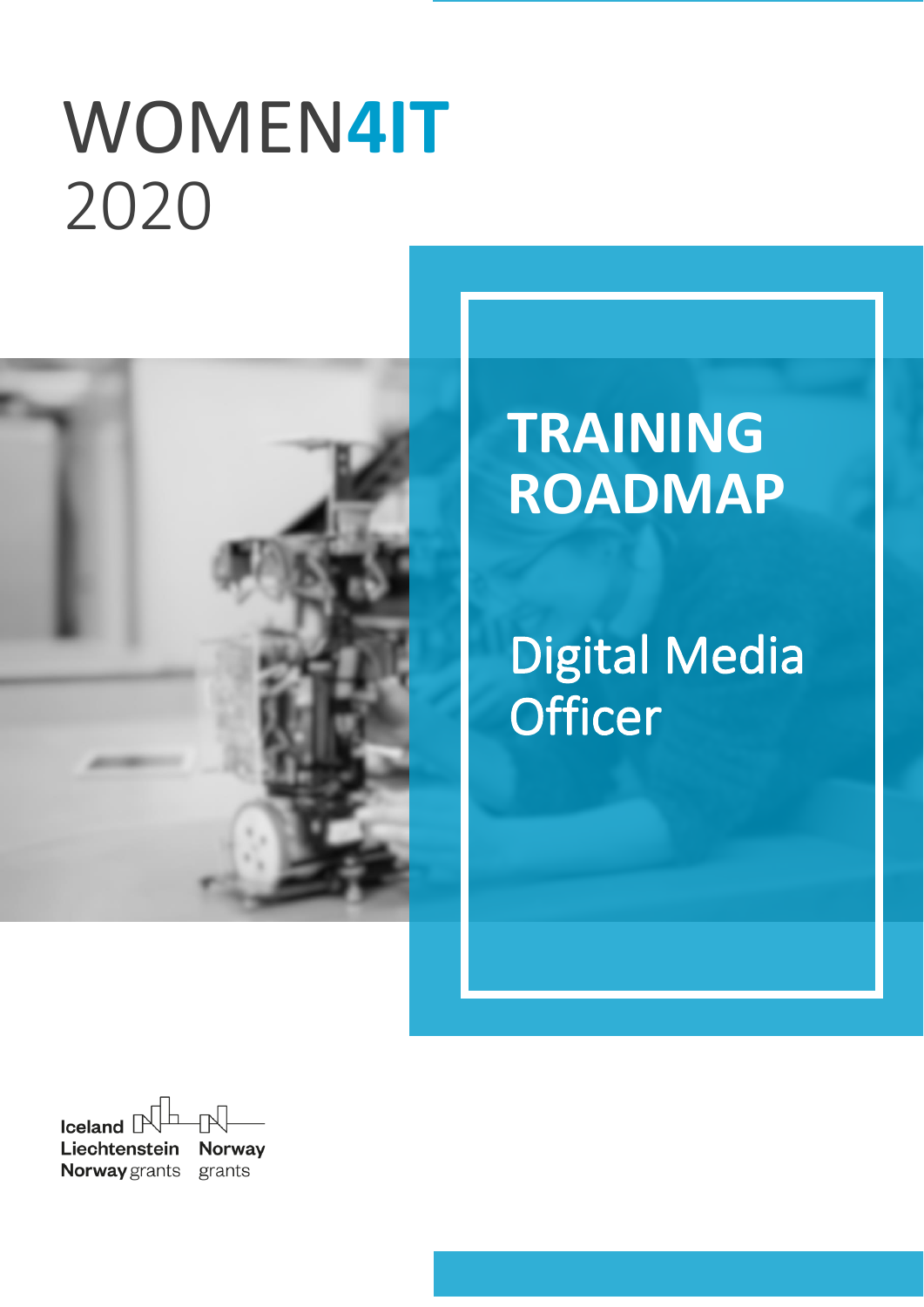$l$ celand Liechtenstein **Norway** grants

About This Training Path

#### **Total Hours**

160

# **Training Objectives**

The Digital media officer is one of the world's fastest growing disciplines, and this training path will raise your value in the marketplace and prepare you for a career in digital marketing. You will learn how to use digital channels to generate leads, build brand awareness and increase client engagement. You will also find out about the digital media plans and strategies that help companies to achieve their digital marketing goals and objectives.

# **Upon successful completion of the training you will be able to:**

- Be able to create and manage digital-related projects for their organisation.
- Use e-mail, Internet and social media in order to promote and market goods, brands and messages.
- Be familiar with popular marketing strategies such as content marketing, social media marketing and email marketing.
- Use common digital marketing tools to promote an organisation and increase its client engagement.
- Understand how web analytics work.
- Perform the tasks of a digital marketer who works either as part of a team in a large enterprise, is solely responsible for digital media within a small to medium enterprise or is self-employed.

# **Success Criteria**

You are assessed continuously throughout the training, earning badges for every module you successfully complete. You must achieve all badges to successfully complete the training. A minimum attendance rate of 75% is required.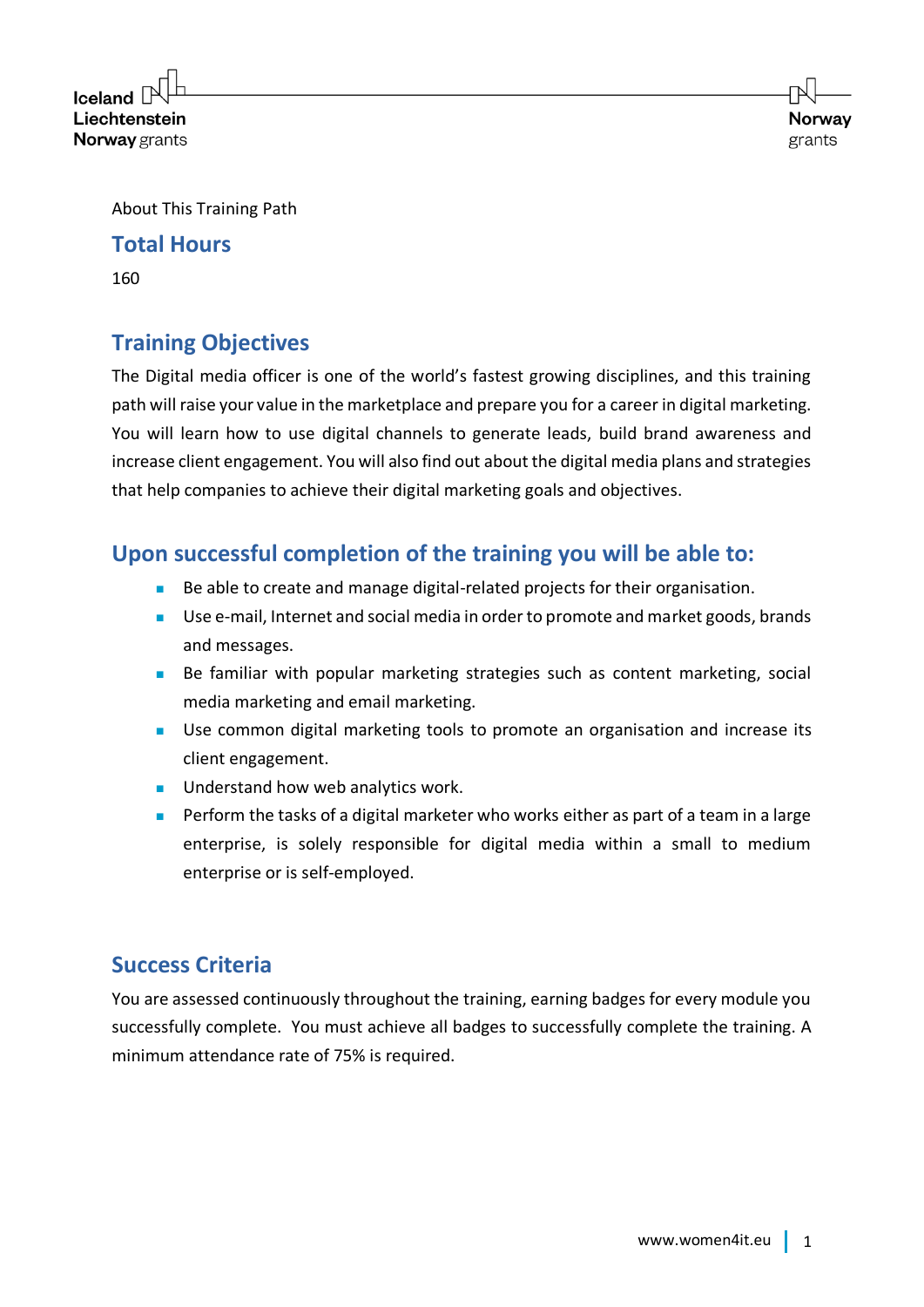

# **Accreditation**

You may qualify, in full or in part, for credits towards future training courses or certification by an awarding body. Your mentor will explain these options to you before you begin.

# **Your Training Roadmap**

Your trainer may conduct a pre-assessment exercise with you to determine your knowledge of the subject and your comfort level with technology. This may be in the form of a short online test, a paper survey or informal interview, either 1 to 1 or in a group with your fellow learners. A digital skills introductory course may be recommended for you to help you progress through the training roadmap.

#### **UNIT 1**

**Introduction to marketing, theory and practice.**

#### **Learning Objectives**

- Understand the basic concepts and fundamental of Digital Marketing and brand management.
- Gain a basic knowledge about performing market research.
- Understand the basic principles of consent, privacy, data protection and IT security.

## **UNIT 2 Content marketing.**

#### **Learning Objectives**

- Know what a content marketing strategy is.
- Be able to engage with how people think and also see how and what they do.
- Create content that speaks to people and send it out into the big wide digital world at the right time and via the right channels.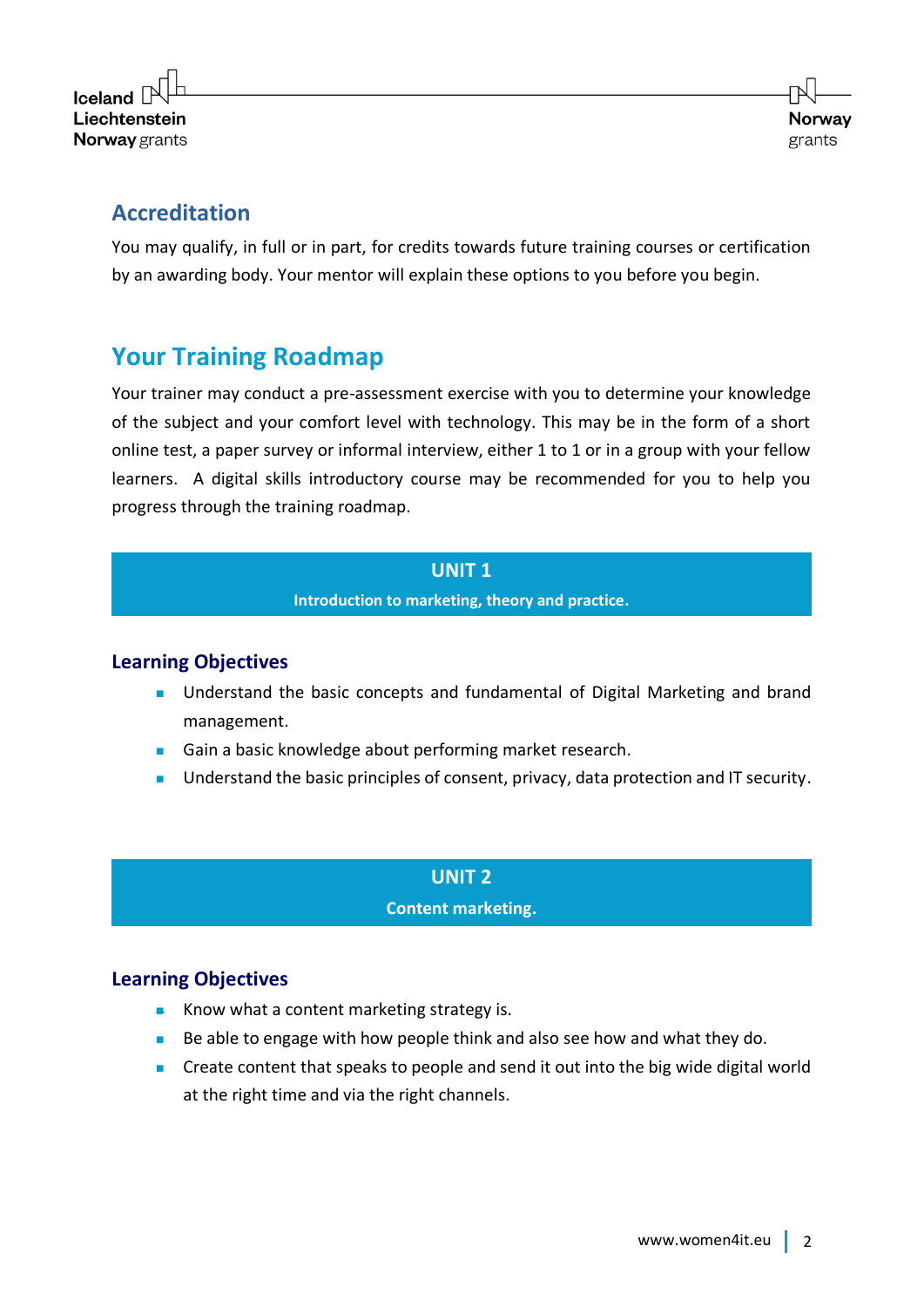

■ Examine the key metrics and tools for measuring the performance of a content marketing strategy.

#### **UNIT 3**

#### **Social media marketing.**

#### **Learning Objectives**

- Know how to grow and engage a community around your offering.
- Reach further with paid marketing and get deeper insights.
- Use content management software to compile and integrate media and text content into online systems, such as websites, platforms, applications and social media, for publishing and distribution.
- Use social media channels in order to promote and market goods, brands and messages according to copyrights regulations and privacy and data protection policies.

#### 1**UNIT 4**

#### **Email marketing.**

#### **Learning Objectives**

- Use marketing tools and techniques and explores subscriber list and email design best practices.
- Create, test, and optimize an email campaign that maximizes open and Click-Through-Rates (CTR) and provides an overview of the value provided by marketing automation tools.
- Have a comprehensive understanding of all the elements involved in an email marketing strategy.